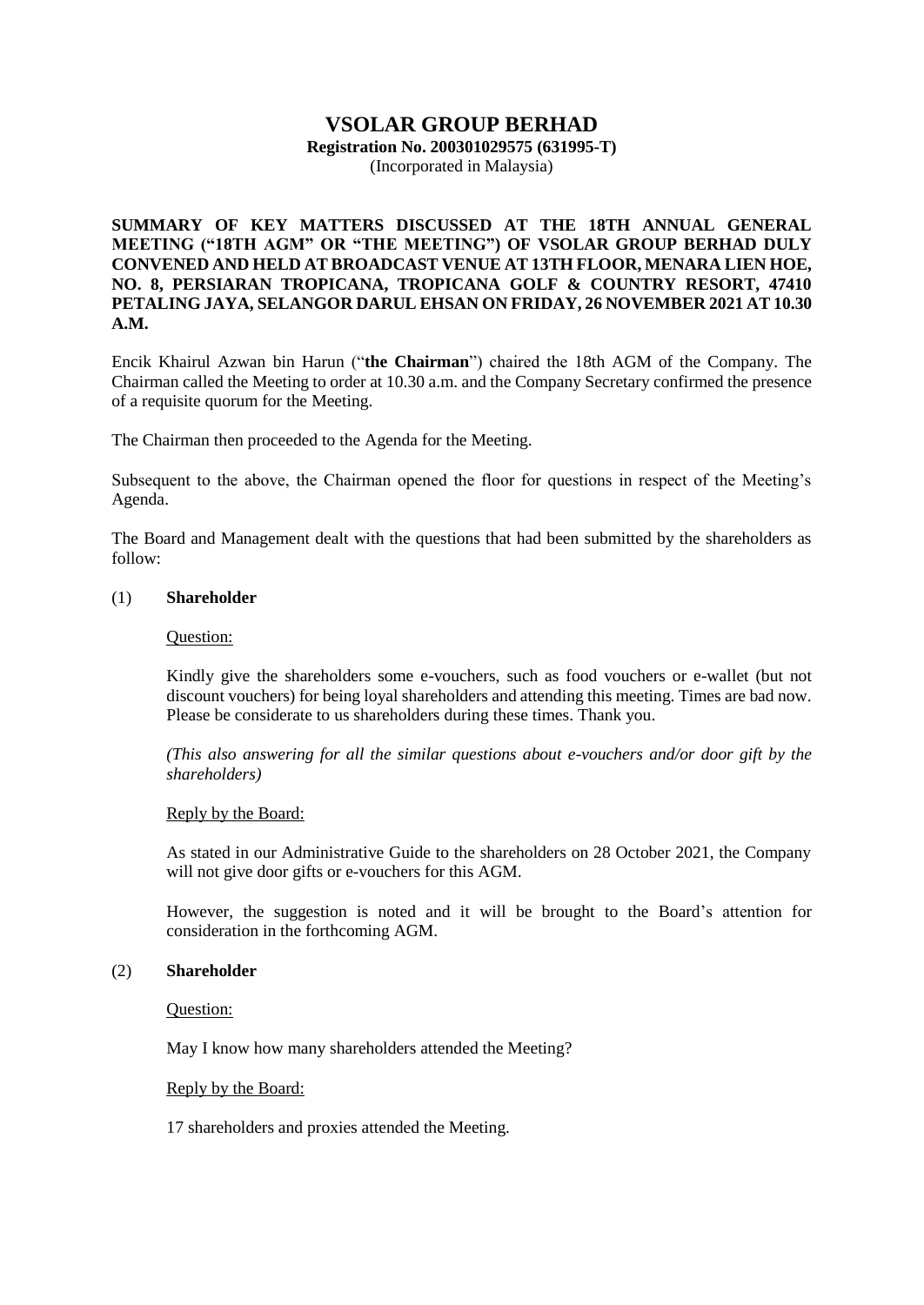**Vsolar Group Berhad** Registration No. 200301029575 (631995-T) Summary of key matters discussed at the 18th Annual General Meeting held on 26 November 2021 Page 2/-

#### (3) **Shareholder**

#### Question:

The Company has performed badly during the past few years especially wanting to venture into the glove sector which was like beating around the bush and we hope we were wrong in this sense.

#### Reply by the Board:

At the moment, Vsolar has no plans to venture into the glove business.

## (4) **Shareholder**

Question:

How can the Company turnaround and give shareholders' confidence?

#### Reply by the Board:

The Company is in the midst of negotiating a few projects for the rooftop solar system and any update on the projects will be announced through Bursa Malaysia Securities Berhad ("**Bursa Securities**").

#### (5) **Shareholder**

#### Question:

The share price is roller coasting up and down so vigorously. The financial results however are like a sick cat waiting for cure.

What is the Board's view on the prospects of the Company in the coming 2 to 5 years?

#### Reply by the Board:

The Company is unable to control the share price. However, the Company will improve its financial performance by securing the projects as mentioned above so as to increase the Company's value which would indirectly influence the share price. Any update on the projects will be announced through the Bursa Securities.

## (6) **Shareholder**

#### Question:

What is Independent Directors' view on the Company's diversity into other businesses like buying other public listed company' ("**PLC**") shares and not just focus on the core business?

#### Reply by the Board:

The Company has focused on its core business in Malaysia as well as Taiwan. However, the nature of Vsolar's business is subject to the relevant authorities' approval and macro-economies and it requires certain amounts of waiting or processing time.